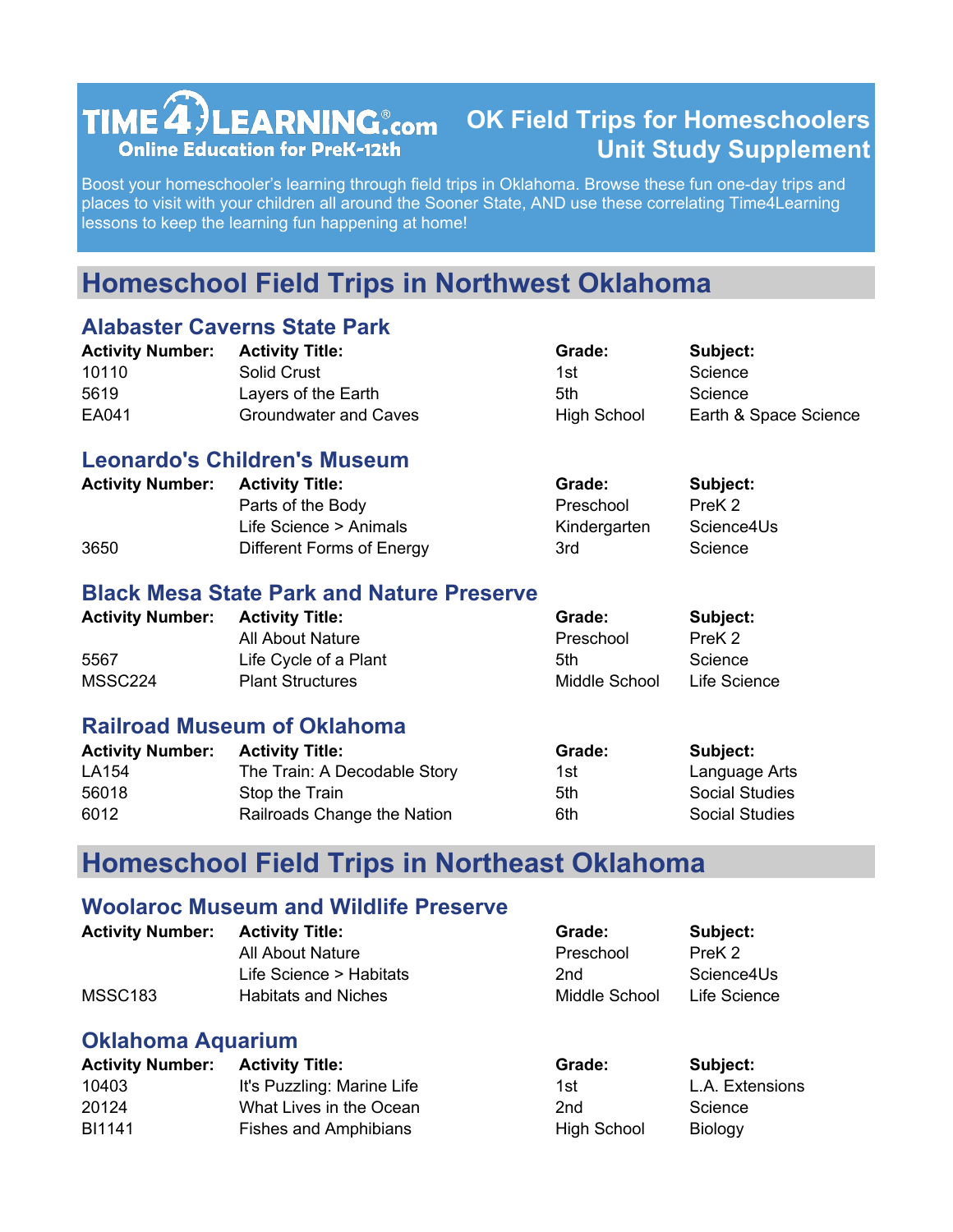### **Darryl Starbird's National Rod and Custom Car Hall of Fame Museum**

| <b>Activity Number:</b> | <b>Activity Title:</b>                | Grade:    | Subject:       |
|-------------------------|---------------------------------------|-----------|----------------|
|                         | Going Places                          | Preschool | PreK 1         |
| 6015                    | Inventions Bringing Change to America | 6th       | Social Studies |

#### **Pensacola Dam**

| <b>Activity Number:</b> | <b>Activity Title:</b>        | Grade:             | Subject:                |
|-------------------------|-------------------------------|--------------------|-------------------------|
| 5687                    | What's a Watt?                | 5th                | Science                 |
| MSSC086                 | <b>Energy Transformations</b> | Middle School      | <b>Physical Science</b> |
| PH035                   | <b>Energy Transfers</b>       | <b>High School</b> | <b>Physical Science</b> |

## **Homeschool Field Trips in Central and Southcentral Oklahoma**

#### **National Cowboy and Western Heritage Museum**

| <b>Activity Number:</b> | <b>Activity Title:</b> | Grade: | Subject:              |
|-------------------------|------------------------|--------|-----------------------|
| 5786                    | Living off the West    | 5th    | <b>Social Studies</b> |
| 5714                    | Western Travel         | 5th    | <b>Social Studies</b> |
| 7101                    | Settlers in the West   | 7th    | Social Studies        |

## **Oklahoma City Zoo**

| <b>Activity Number:</b> | <b>Activity Title:</b>            | Grade:             | Subject:       |
|-------------------------|-----------------------------------|--------------------|----------------|
|                         | At the Zoo                        | Preschool          | PreK 1         |
| MSSC209                 | Domains and Kingdoms              | 7th.               | Life Science   |
| BI1111                  | <b>Characteristics of Animals</b> | <b>High School</b> | <b>Biology</b> |

## **Bedre Chocolate Factory**

| <b>Activity Number:</b> | <b>Activity Title:</b>     | Grade:      | Subject:              |
|-------------------------|----------------------------|-------------|-----------------------|
|                         | Food                       | Preschool   | PreK-1                |
| 6098                    | Reviewing a Market Economy | 6th         | <b>Social Studies</b> |
| <b>HE016</b>            | What is in My Food?        | High School | Health                |

## **Chickasaw Cultural Center**

| <b>Activity Number:</b> | <b>Activity Title:</b>           | Grade: | Subject:       |
|-------------------------|----------------------------------|--------|----------------|
| 6125                    | <b>Native American Artifacts</b> | 6th    | Social Studies |
| 6126                    | Native American Homes            | 6th    | Social Studies |
| 7001                    | <b>Cultures of North America</b> | 7th    | Social Studies |

## **Homeschool Field Trips in Southeast Oklahoma**

## **Endangered Ark Foundation**

| <b>Activity Number:</b> | <b>Activity Title:</b>    | Grade:             | Subject:       |
|-------------------------|---------------------------|--------------------|----------------|
|                         | Life Science < Habitats   | 2nd                | Science4Us     |
| 283                     | <b>Endangered Animals</b> | 4th                | Science        |
| BI1161                  | Mammals                   | <b>High School</b> | <b>Biology</b> |